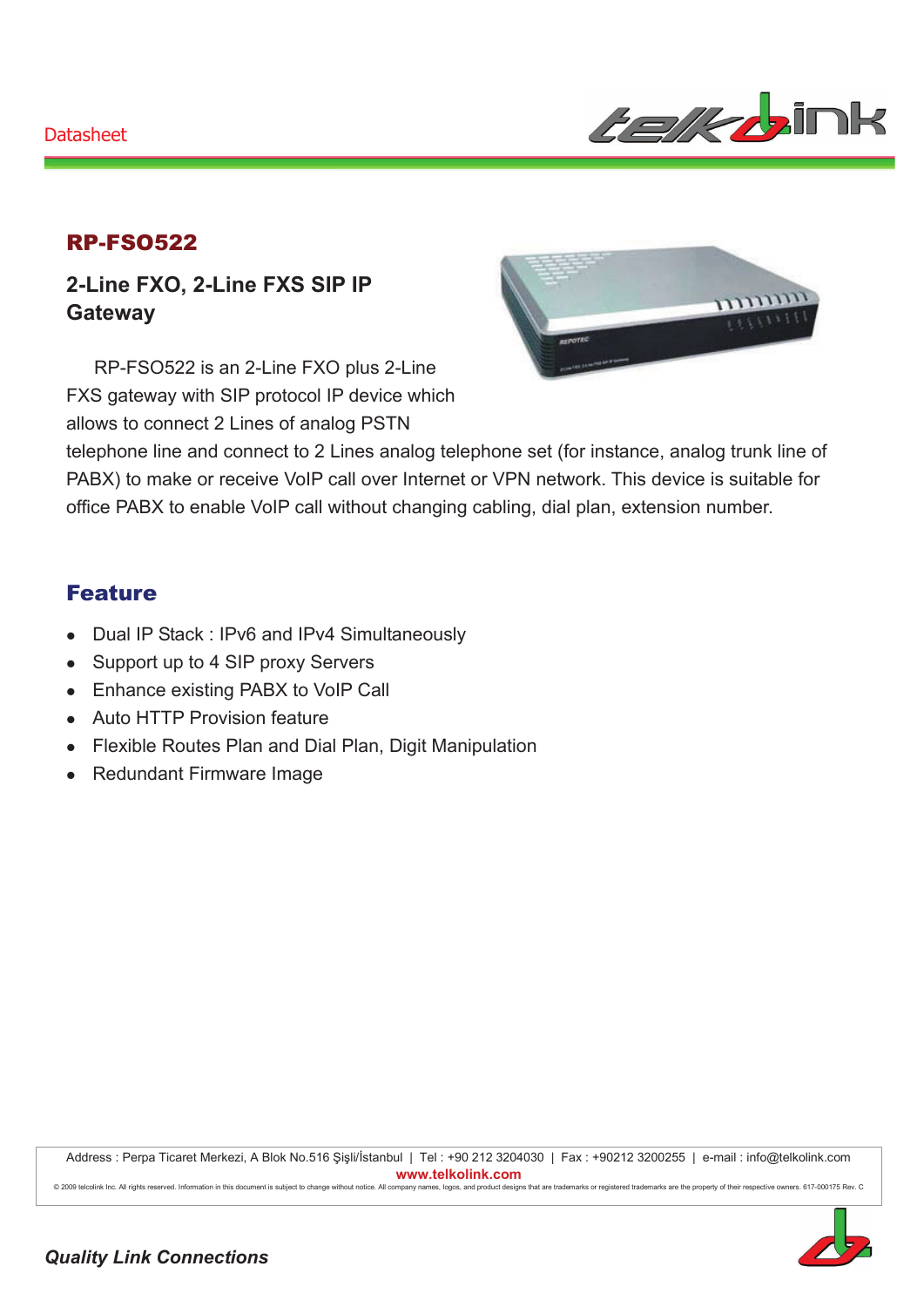# Specification

| Interface                    | Ethernet port (RJ-45, 10/100 base-T):                                   |
|------------------------------|-------------------------------------------------------------------------|
|                              | WAN port, connect to IP Network                                         |
|                              | LAN port connect to PC with NAT                                         |
|                              |                                                                         |
|                              | Support Bridge, NAT and Gateway mode<br>$\bullet$                       |
|                              | Telephony port connect to local PSTN line (RJ-11 x 4 pcs)<br>$\bullet$  |
|                              | DC +12V power input Jack                                                |
|                              | Reset key to return Factory setting<br>$\bullet$                        |
|                              | LED Indicator for System, SIP, FXS and FXO status                       |
| <b>IP Network connection</b> | IPv4 (RFC 791) and IPv6 Simultaneously<br>$\bullet$                     |
|                              | IPv6 Auto Configuration (RFC 4862)<br>$\bullet$                         |
|                              | IPv6 Only, IPv4 Only or dual stack<br>$\bullet$                         |
|                              | MAC Address (IEEE 802.3)<br>$\bullet$                                   |
|                              | <b>MAC Clone Setting</b><br>$\bullet$                                   |
|                              | Vendor Class ID<br>$\bullet$                                            |
|                              | IP/ICMP/ARP/RARP/SNTP                                                   |
|                              | $\bullet$                                                               |
|                              | <b>Static IP</b><br>$\bullet$                                           |
|                              | DHCP Client (RFC 2131), WAN port<br>$\bullet$                           |
|                              | DHCP Server, LAN port<br>$\bullet$                                      |
|                              | NAT Server (RFC 1631)                                                   |
|                              | <b>PPPoE Client</b><br>$\bullet$                                        |
|                              | DDNS (DynDNS)<br>$\bullet$                                              |
|                              | <b>DNS Client</b><br>$\bullet$                                          |
|                              | Firewall<br>$\bullet$                                                   |
|                              | <b>URL Filter</b>                                                       |
|                              | <b>IP Filter</b><br>$\bullet$                                           |
|                              | <b>MAC Address Filter</b><br>$\epsilon$                                 |
|                              |                                                                         |
|                              | <b>Application program Filter</b><br>$\bullet$                          |
|                              | <b>Port Filter</b><br>$\bullet$                                         |
|                              | Port Forwarding (TCP, UDP or both)<br>$\bullet$                         |
|                              | Bandwidth Control (Download and Upload), Maximum Bandwidth<br>$\bullet$ |
|                              | priority setting                                                        |
|                              | UPnP Server at LAN port<br>$\bullet$                                    |
|                              | Behind NAT, use DMZ for NAT traversal<br>$\bullet$                      |
|                              | SNTP with time zone and Daylight Saving                                 |
|                              | <b>TCP/UDP (RFC 793/768)</b><br>$\bullet$                               |
|                              | RTP/RTCP (RFC 1889/1890)<br>$\bullet$                                   |
|                              | IPV4 ICMP (RFC 792),<br>$\bullet$                                       |
|                              | <b>TFTP Client</b>                                                      |
|                              | $\bullet$                                                               |
|                              | VoIP VLAN Support 802.1Q, 802.1P<br>$\bullet$                           |
|                              | VLAN ID Range: 2 to 4094<br>$\bullet$                                   |
|                              | VLAN Priority: 0 to 7 (Highest Priority)<br>$\bullet$                   |
|                              | QoS: DiffServ (RFC 2475), TOS (RFC791, 1394)<br>$\bullet$               |
| <b>SIP Protocol</b>          | RFC3261 compliance<br>$\bullet$                                         |
|                              | Support up-to 4 SIP Trunk to Register<br>$\bullet$                      |
|                              | SIP UDP Protocol<br>$\bullet$                                           |
|                              | Support SIP compact Form<br>$\bullet$                                   |
|                              | Support SIP HOLD Type: Send Only, 0.0.0.0 or inactive<br>$\bullet$      |
|                              | SIP Session Timer (RFC 4028)                                            |
|                              | SIP Session Refresher: UAC or UAS                                       |
|                              |                                                                         |
|                              | <b>SIP Encryption</b><br>$\bullet$                                      |
|                              | MD5 Digest Authentication (RFC2069/RFC2617)<br>$\bullet$                |
|                              | Reliability of provision response PRACK (RFC3262)<br>$\bullet$          |
|                              | Early/Delay Media support<br>$\bullet$                                  |
|                              | Offer/Answer (RFC3264)<br>$\bullet$                                     |
|                              | Message Waiting Indication (RFC3842)                                    |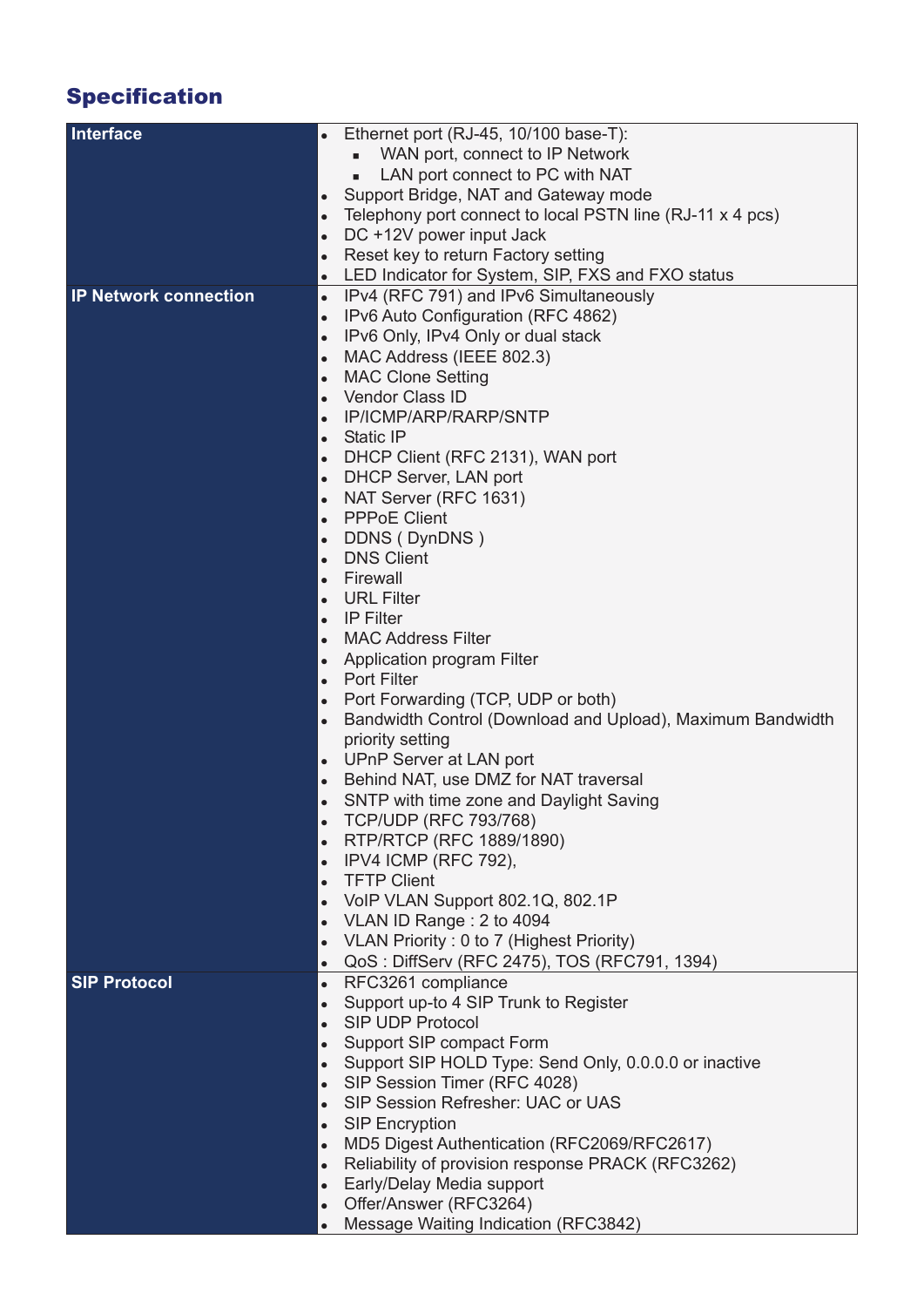|                                   | Event Notification (RFC3265)<br>$\bullet$                                        |
|-----------------------------------|----------------------------------------------------------------------------------|
|                                   | REFER (RFC3515)<br>$\bullet$                                                     |
|                                   | <b>Support Outbound Proxy</b>                                                    |
|                                   | Support Primary and Backup SIP Server<br>$\bullet$                               |
|                                   | <b>Support STUN NAT Traversal</b><br>$\bullet$                                   |
|                                   | Support "rport" parameter (RFC 3581)<br>$\bullet$                                |
|                                   | Configure SIP local Port<br>$\bullet$                                            |
|                                   | SIP QoS Type: DiffServe or QoS<br>$\bullet$                                      |
|                                   | Accept Proxy Only: YES or NO                                                     |
| <b>Audio Codec</b>                | G.711 A-law/u-law, G.729A, G.723.1 (6.3K, 5.3K)<br>$\bullet$                     |
|                                   | Select voice codec priority: Local or Remote<br>$\bullet$                        |
|                                   | Voice Payload size (ms) configuration<br>$\bullet$                               |
|                                   | <b>Silence Suppression</b><br>$\bullet$                                          |
|                                   | <b>VAD/CNG</b><br>$\bullet$                                                      |
|                                   | LEC : Line Echo Canceller<br>$\bullet$                                           |
|                                   | Max Echo Tail Length (G.168): 32, 64 and 128ms<br>$\bullet$                      |
|                                   | <b>Packet Loss Compensation</b><br>$\bullet$                                     |
|                                   | <b>Automatic Gain Control</b><br>$\bullet$                                       |
|                                   | In-band/out of band DTMF (RFC4733, RFC2833 / SIP INFO)<br>$\bullet$              |
|                                   | Adaptive/Configurable Jitter Buffer<br>$\bullet$                                 |
|                                   | <b>G.168 Acoustic Echo Cancellation</b><br>$\bullet$                             |
|                                   | Configure RTP basic Port<br>$\bullet$                                            |
|                                   | RTP QoS Type: DiffServ or TOS<br>$\bullet$                                       |
|                                   | Phone Book (50 records) for peer to peer calls<br>$\bullet$                      |
|                                   | Dialing Plan with drop, replace, Insert dialing digits<br>$\bullet$              |
|                                   | Select First digit and Inter digit timeout duration (Sec)<br>$\bullet$           |
|                                   | Selectable Call Progress Tone<br>$\bullet$                                       |
|                                   | <b>Support Specified Line Calling</b><br>$\bullet$                               |
| <b>Call Features</b>              | $\bullet$<br>Support Peer to Peer Dialing                                        |
|                                   | 2-Line FXO connects to PSTN Line<br>$\bullet$                                    |
|                                   | 2-Line FXS connects to analog phone set or PABX.<br>$\bullet$                    |
|                                   | Caller ID recognition DTMF (before/after 1st ring) and FSK (before<br>$\bullet$  |
|                                   | 1st ring), ETSI and Bellcore                                                     |
|                                   | DTMF Caller ID start and stop BIT configurable                                   |
|                                   | Current Drop Detection to release FXO port                                       |
|                                   | Disconnect tone recognition to release FXO port<br>$\bullet$                     |
|                                   | Tone Generation: Ring Back, Dial, Busy, call waiting, ROH, Warning,<br>$\bullet$ |
|                                   | Holding, Stutter dial tone and disconnect tone                                   |
|                                   | Configure Tone Frequency, Cadence, Level and Cycle<br>$\bullet$                  |
|                                   | Select Tone specification by Country name List<br>$\bullet$                      |
|                                   | <b>Global Country Based Tone Specification</b><br>$\bullet$                      |
|                                   | NAT Traversal support STUN, UPNP and Behind NAT<br>$\bullet$                     |
|                                   | Out-Band DTMF: RFC2833 and SIP Info<br>$\bullet$                                 |
|                                   | RFC2833 Payload type: 101 or 96<br>$\bullet$                                     |
|                                   | DTMF send out ON and OFF Time configure<br>$\bullet$                             |
|                                   | DTMF incoming recognition Minimum ON and OFF time<br>$\bullet$                   |
|                                   | DTMF Relay Volume configuration<br>$\bullet$                                     |
|                                   | T.38 FAX Volume configuration<br>$\bullet$                                       |
|                                   | Flash Time transmit via SIP Info (Enable or Disable)<br>$\bullet$                |
|                                   | Message Waiting Indication (Stutter Tone Notice)<br>$\bullet$                    |
|                                   | <b>Block Anonymous Call</b><br>$\bullet$                                         |
|                                   | <b>Call Hold</b><br>$\bullet$                                                    |
|                                   | <b>Call Transfer</b><br>$\bullet$                                                |
| <b>FXO/FXS Line Configuration</b> | Activate or deactivate<br>$\bullet$                                              |
|                                   | Line ID<br>$\bullet$                                                             |
|                                   | Line Phone number                                                                |
|                                   | Polarity Reversal detection or generation for call establish and<br>$\bullet$    |
|                                   | <b>Billing</b>                                                                   |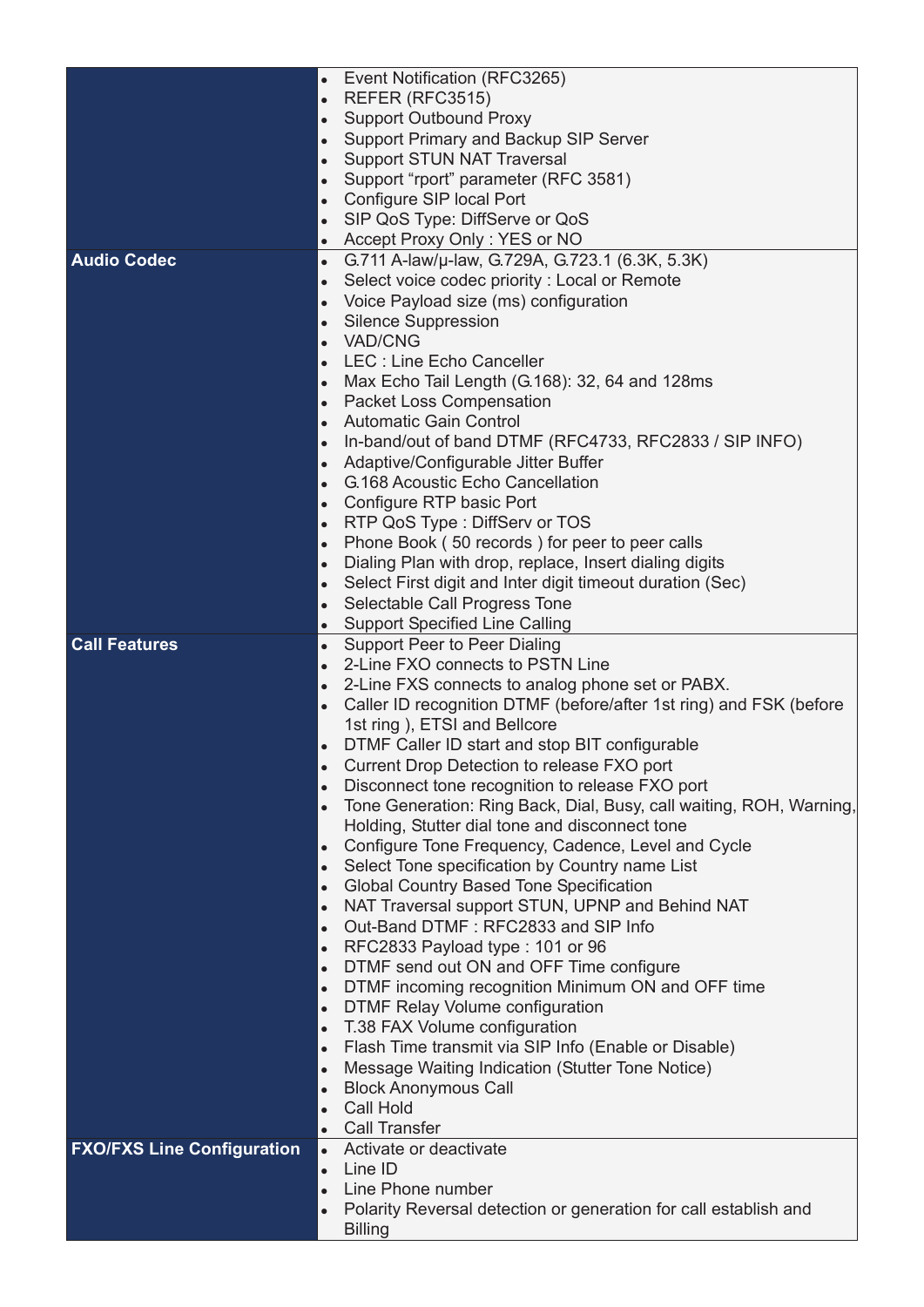|                                    | Current drop recognition or generation to release line<br>$\bullet$                                               |
|------------------------------------|-------------------------------------------------------------------------------------------------------------------|
|                                    | Incoming call Handle: Hotline or 2 stage dialing<br>$\bullet$                                                     |
|                                    | HOT Line to desired phone number<br>$\bullet$                                                                     |
|                                    | Play voice file to incoming call<br>$\bullet$                                                                     |
|                                    | Repeat playing voice file counts<br>$\bullet$                                                                     |
|                                    | Self-recorded voice files to upload<br>$\bullet$                                                                  |
|                                    | <b>Generate FLASH TIME to PSTN network</b><br>$\bullet$                                                           |
|                                    | T.38 or FAX Relay Type<br>$\bullet$                                                                               |
|                                    | Incoming and outgoing dB value configurable<br>$\bullet$                                                          |
|                                    | Dialing Answer Delay time to establish call path<br>$\bullet$                                                     |
|                                    | Answer PSTN incoming call after how many ring cycles<br>$\bullet$                                                 |
|                                    | Caller ID detection mode by Country selection<br>$\bullet$                                                        |
|                                    | VoIP dial to FXO/PSTN Line: 1 stage dialing and 2 stage dialing<br>$\bullet$                                      |
|                                    | Outgoing SIP Caller ID Selection<br>$\bullet$                                                                     |
|                                    | Support 4 SIP Trunk<br>$\bullet$                                                                                  |
|                                    | Accept desired SIP Proxy incoming calls Only<br>$\bullet$                                                         |
| <b>Flexible Routing Plan</b>       | Prefix Match and Length<br>$\bullet$                                                                              |
|                                    | <b>Priority Ring</b><br>$\bullet$<br><b>Cyclic Ring</b>                                                           |
|                                    | $\bullet$<br><b>Simultaneous Ring</b>                                                                             |
|                                    | $\bullet$<br><b>Programmable Hunting Cycle</b>                                                                    |
|                                    | $\bullet$<br>Backup Routes with Digit Manipulation                                                                |
|                                    | <b>Default Routes</b><br>$\bullet$                                                                                |
| <b>Flexible Dial Plans</b>         | Retrieve transfer call from 3rd party by dial Code (default: *#)<br>$\bullet$                                     |
|                                    | Inter digit time out setting<br>$\bullet$                                                                         |
|                                    | First digit dial out delay time setting<br>$\bullet$                                                              |
|                                    | End of dial keypad number<br>$\bullet$                                                                            |
|                                    | Dial Rule: Match dial Prefix and Maximum digits length (1-15)<br>$\bullet$                                        |
|                                    | Phone Book can be Exported or Imported<br>$\bullet$                                                               |
| <b>Digit Manipulation</b>          | <b>FXO DM Group</b><br>$\bullet$                                                                                  |
| (Drop and Replace Rule)            | <b>FXS DM Group</b><br>$\bullet$                                                                                  |
|                                    | <b>VoIP DM Group</b><br>$\bullet$                                                                                 |
|                                    | DM 1 Group                                                                                                        |
|                                    | DM 2 Group                                                                                                        |
|                                    | DM 3 Group                                                                                                        |
|                                    | DM 4 Group                                                                                                        |
|                                    | <b>Matched Prefix</b><br>$\bullet$                                                                                |
|                                    | Matched digit length<br>$\bullet$                                                                                 |
|                                    |                                                                                                                   |
|                                    | Replace digit start position                                                                                      |
|                                    | Replace digit stop position                                                                                       |
|                                    | Replace number<br>$\bullet$                                                                                       |
| <b>FXS Analog 2-wire interface</b> | Flash Time Detection: range from 80 to 800 ms<br>$\bullet$                                                        |
|                                    | ON-HOOK Voltage -48Vdc<br>$\bullet$<br>$\bullet$                                                                  |
|                                    | Configure Ring Cadence, Frequency and Voltage                                                                     |
|                                    | Support Polarity reversal for Billing<br>Service Up to 1 Kilo-meter distance to analog telephone set<br>$\bullet$ |
|                                    | Generate Current Drop Time (Open Loop Disconnect time)<br>$\bullet$                                               |
| <b>FXO Analog 2-wire interface</b> | Incoming Ring frequency recognition range: 10 to 70 Hz<br>$\bullet$                                               |
|                                    | Incoming Ring ON time recognition range: 0 to 8000ms<br>$\bullet$                                                 |
|                                    | Incoming Ring OFF time recognition range: 0 to 8000ms<br>$\bullet$                                                |
|                                    | Incoming Ring Level recognition range: 10 to 95 Vrms<br>$\bullet$                                                 |
|                                    | Flash Time Detection: range from 80 to 800 ms<br>$\bullet$                                                        |
| <b>Management</b>                  | Administrative Telnet CLI and HTTP, HTTPS<br>$\bullet$                                                            |
|                                    | HTTP provision through MAC address<br>$\bullet$                                                                   |
|                                    | Multilingual Web User Interface<br>$\bullet$                                                                      |
|                                    | 3 Levels of User Access Right with Password protection with<br>$\bullet$<br>different Web                         |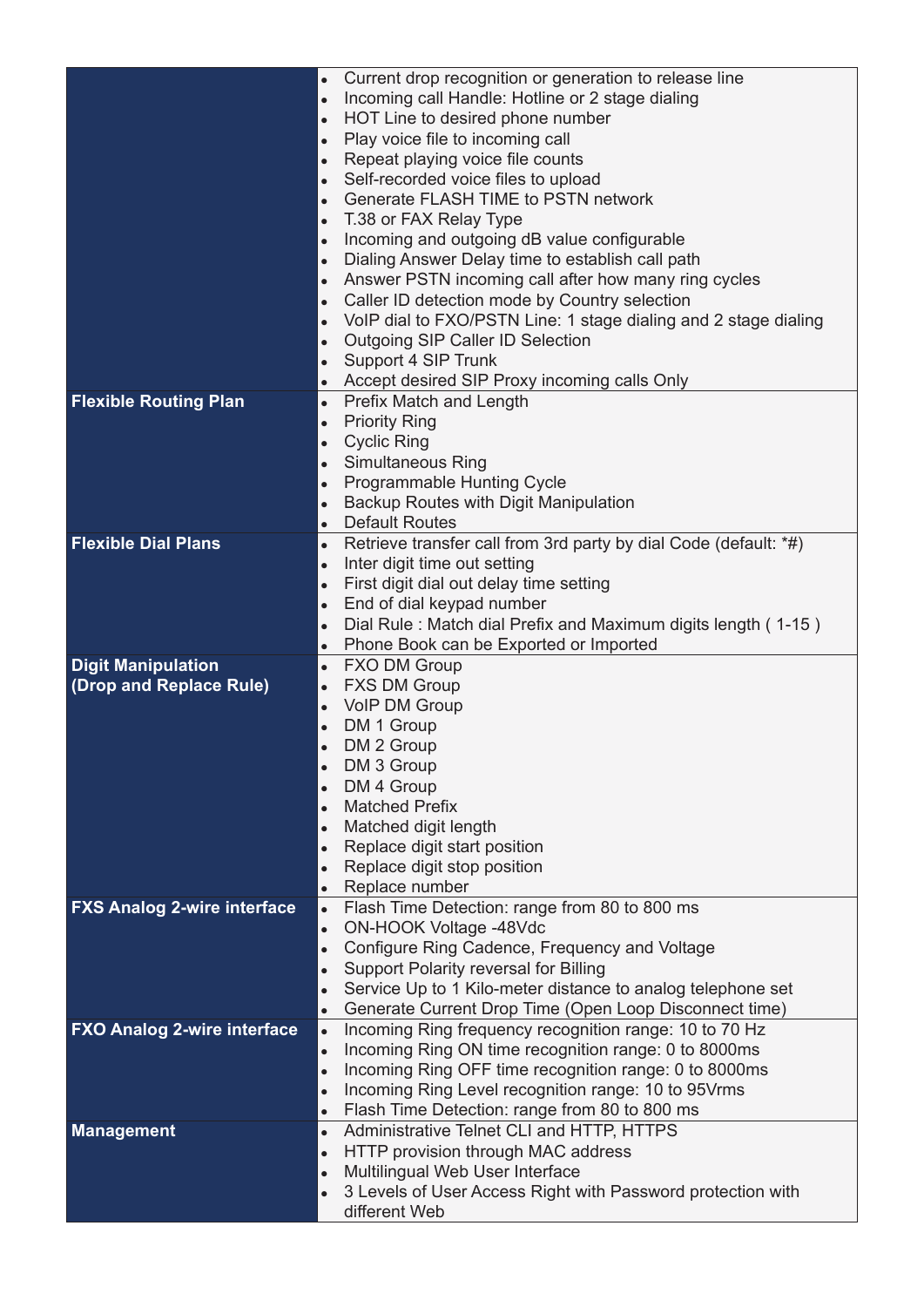|                      | Language (Administrator, Supervisor and User)                              |
|----------------------|----------------------------------------------------------------------------|
|                      | HTTP/HTTPS Service Access limitation from WAN port<br>$\bullet$            |
|                      | Configure Service ports at HTTP, HTTPS and telnet Services<br>$\bullet$    |
|                      | Phone Debug Module: Device Control, Call Control, DB, Verbose<br>$\bullet$ |
|                      | SIP Debug Module: Register, Call, SIP Message, Others<br>$\bullet$         |
|                      | <b>SNTP Debug Module</b><br>$\bullet$                                      |
|                      | Device Debug Module<br>$\bullet$                                           |
|                      | <b>DSP Debug</b><br>$\bullet$                                              |
|                      | Provide 8 Debug Levels :<br>$\bullet$                                      |
|                      | Emergency<br>٠                                                             |
|                      | Alert<br>٠                                                                 |
|                      | Critical<br>٠                                                              |
|                      | Error<br>٠                                                                 |
|                      | Warning<br>٠                                                               |
|                      | <b>Notice</b><br>٠                                                         |
|                      | Information<br>٠                                                           |
|                      | Debug<br>٠                                                                 |
|                      | Provides System Status Logs<br>$\bullet$                                   |
|                      | <b>Connect to external SYSLOG Server</b><br>$\bullet$                      |
|                      | Status display: Network, Line, SIP Trunk status<br>$\bullet$               |
|                      | Diagnostics (debug through Syslog Event Notice)<br>$\bullet$               |
|                      | Debug in real time by Telnet<br>$\bullet$                                  |
|                      | Auto Provision via HTTP Server<br>$\bullet$                                |
|                      | SNMP V2/Trap<br>$\bullet$                                                  |
|                      | <b>Configuration Backup/Restore</b><br>$\bullet$                           |
|                      | Dual Firmware Image Backup<br>$\bullet$                                    |
|                      | Reset to factory Default<br>$\bullet$                                      |
| <b>Power Supply</b>  | Input Power adaptor: AC100V~240V, 50/60Hz<br>$\bullet$                     |
|                      | Output Power adaptor: DC12V/1.5A<br>$\bullet$                              |
| <b>Environment</b>   | Operating temperature : $0^{\circ}$ C to 45 $^{\circ}$ C<br>$\bullet$      |
|                      | Operating Humidity:10% to 90% (Non-Condensing)<br>$\bullet$                |
| <b>Dimension</b>     | 175 * 32 * 126 mm<br>$\bullet$                                             |
| <b>Certification</b> | CE, FCC, LVD, RoHS<br>$\bullet$                                            |

## Application